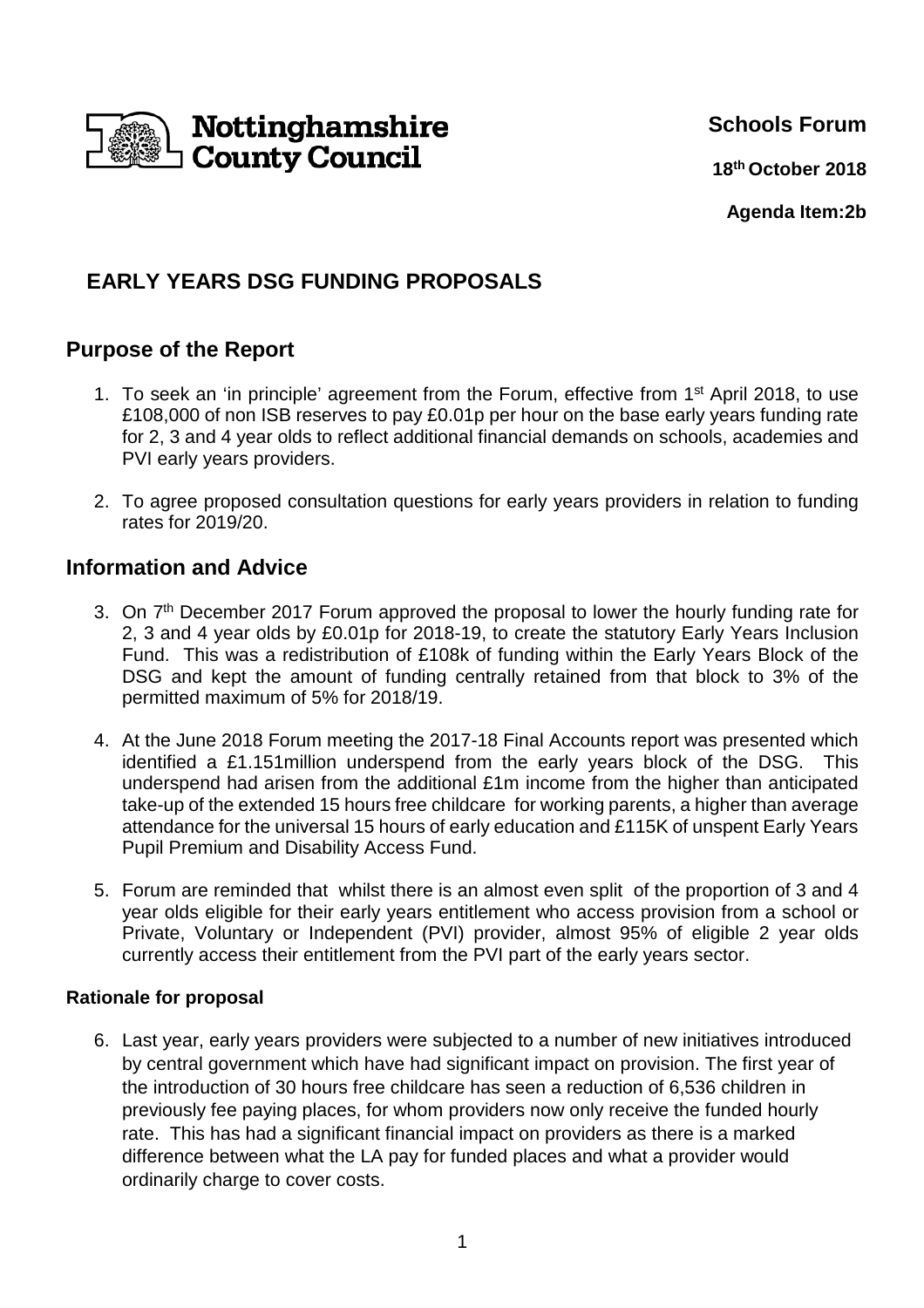- 7. This situation is not unique to Nottinghamshire. Nationally, in a recent survey by Nursery World, 87% of providers reported that the funding received for the free entitlements does not cover their costs, with an average yearly shortfall of £2,166 per child. Many report needing to increase the fees for non-funded childcare to subsidise that shortfall. Others report opting out from offering funded places to the most vulnerable 2 year olds and not offering 30 hours funded places to eligible parents as they simply cannot afford to run their provision in a deficit funding situation.
- 8. Locally, we have several preschools and nurseries at risk of closure, which would impact on both our early years places and childcare sufficiency duties. The number of childminders registered in Nottinghamshire continues to decline with 653 in 2018 compared to 737 in 2016. A similar picture can be seen amongst preschools with 92 in operation in 2018 compared to 99 in 2016.
- 9. We have evidence to suggest that of a growing number of providers are limiting the number of funded places for 2 year olds, to focus more on children in fee paying places, to help with business sustainability.
- 8 The underspend reported at the June School Forum meeting reflects in part the low take up of new supplementary funding, DAF (Disabled Access Fund) to meet the needs of children with disabilities. Introduced in April 2017 DAF is available for children in receipt of the Disability Living Allowance and take up so far has been low. This is not often claimed by families with such young children and, like any new benefit needs time to embed with families.
- 9. Available funding is based on estimated numbers of eligible children by the DfE with the responsibility for encouraging take up by parents laying with the providers themselves. Further work is planned by Early Childhood Services to promote the availability and use of all supplementary funding to both parents and early years providers increase future take-up
- 10. We have had a lower and fluctuating take up of places by eligible 2 year olds as some providers find the staff ratios of 1 adult to 4 children for this age group unaffordable, whereas the ratio for 3 and 4 year olds is easier to afford 1 child to 8 children ( or even 1:13 in schools)
- 11. Local policy changes, including the removal of DCATCH for 0-25 year olds and the requirement for private, voluntary and independent providers to self-fund children's medical needs, unlike maintained schools, have also increased the costs associated with children with special educational needs accessing provision in the PVI sector.
- 12. Other factors have given rise to increased costs to all providers, namely National Living Wage and National Minimum Wage, Pensions Auto Enrolment, Apprenticeship contributions, increased business rates and utilities charges.
- 13. Providers also report that additional charges such as workforce development and Continuous Professional Development for staff, necessary to maintain quality of provision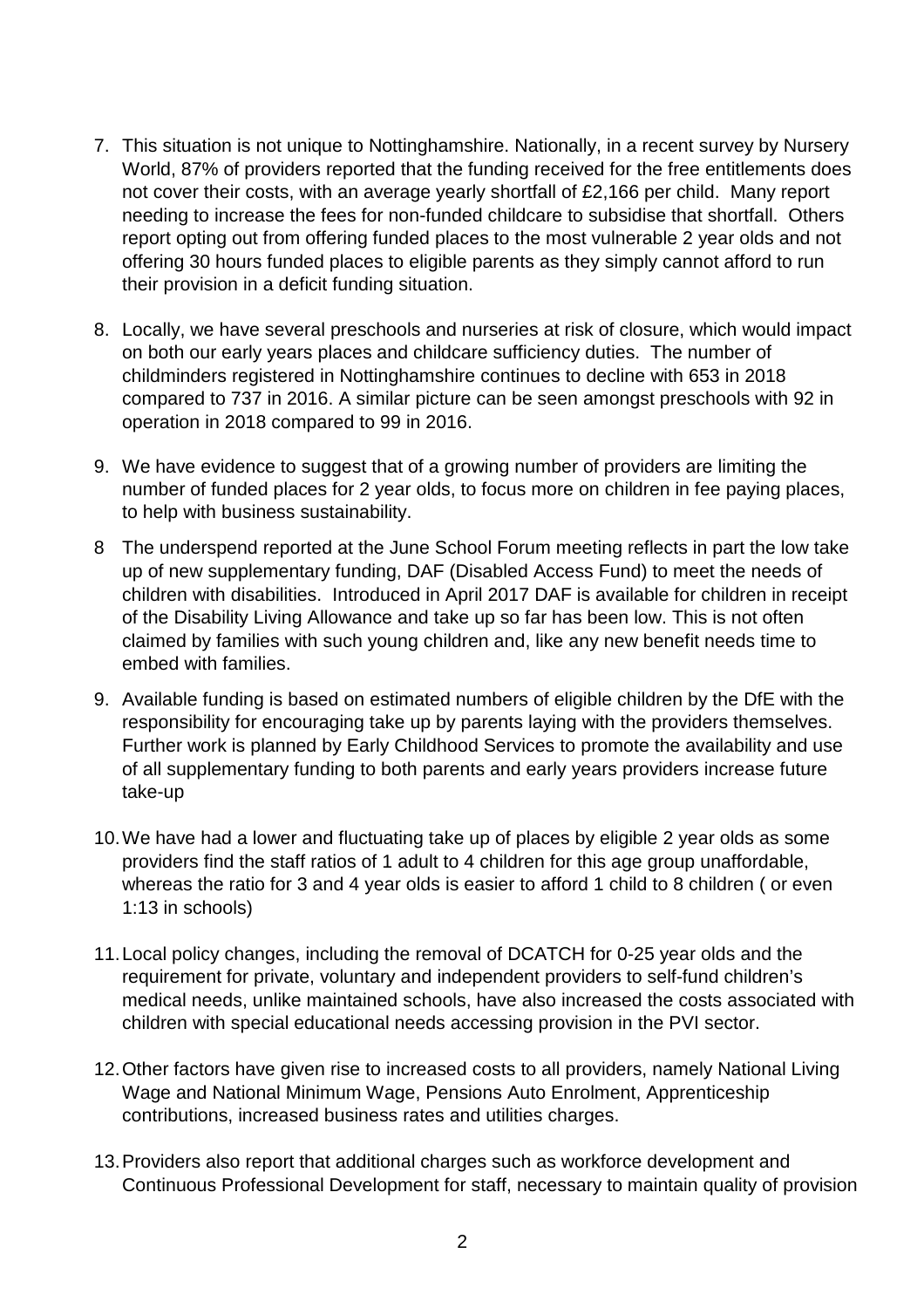and narrow the attainment gap and which until recently was offered free by LA's now has to be paid for. Also the Government requirements for early years staff to have GCSE qualifications in Maths and English have also impacted on individual setting's training and development budgets

#### **Proposal regarding Early Years hourly rate**

- 14. It is proposed that an uplift is made to the current base rate for eligible 2, 3 and 4 year olds, backdated to April 2018.
- 15. In light of the £1.151m underspend from the Early Years block of the DSG in 2017-18, we propose to allocate the projected costs of £108,000 from the reserves to reinstate the 2017-18 hourly rate.

|                                            | 2017/18          | Agreed<br>2018/19 | <b>Proposed</b><br>2018/19* |
|--------------------------------------------|------------------|-------------------|-----------------------------|
|                                            | Hourly base rate |                   |                             |
| Eligible 2 year olds in PVI settings       | £5.23            | £5.22             | £5.23                       |
| Eligible 2 year olds in school settings    | £5.10            | £5.09             | £5.10                       |
| Eligible 3 and 4 year olds in PVI settings | £4.17            | £4.16             | £4.17                       |
| Eligible 3 and 4 year olds in school       | £4.07            | £4.06             | £4.07                       |
| settings                                   |                  |                   |                             |

16 The proposals outlined have been developed in consultation with representatives from the Early Years consultation and reflect the challenges all early years providers currently face in maintaining and developing high quality, inclusive places.

#### **Financial Implications**

- 17 If the Schools Forum agrees in principle to an additional in-year payment to schools and PVI providers, in 2018/19, the local authority will need to submit a disapplication request to the Education Skills Funding Agency (ESFA) to seek approval to do this. This is because a retrospective change to the Early Years National Funding Formula (EYNFF) is not permissible under the Schools & Early Years Finance (England) Regulations 2017.
- 18 The Non-ISB reserve is currently forecasting a deficit of £0.8m for 2018- 19 due to the forecast overspend on the High Needs Block. If the Schools Forum agree to this proposal it will increase the forecast deficit on the reserve by £108,000 and increase the overall overspend on the High Needs Block in 2019-20.

#### **Proposed Consultation Question**

19 In light of the challenges detailed above, it is proposed that one question is included in the forthcoming consultation regarding the proposed hourly rates for 2019-20, as follows:

In 2018/19 the early years funding rate was reduced by £0.01p per hour to create an Early Years Inclusion fund to support children aged 3 and 4 years with SEN. Do you agree with the proposal to reinstate the £0.01p per hour in 2019/20, with a subsequent reduction of the DSG Early Years Inclusion Fund allocation from £190,000 to £92,000?